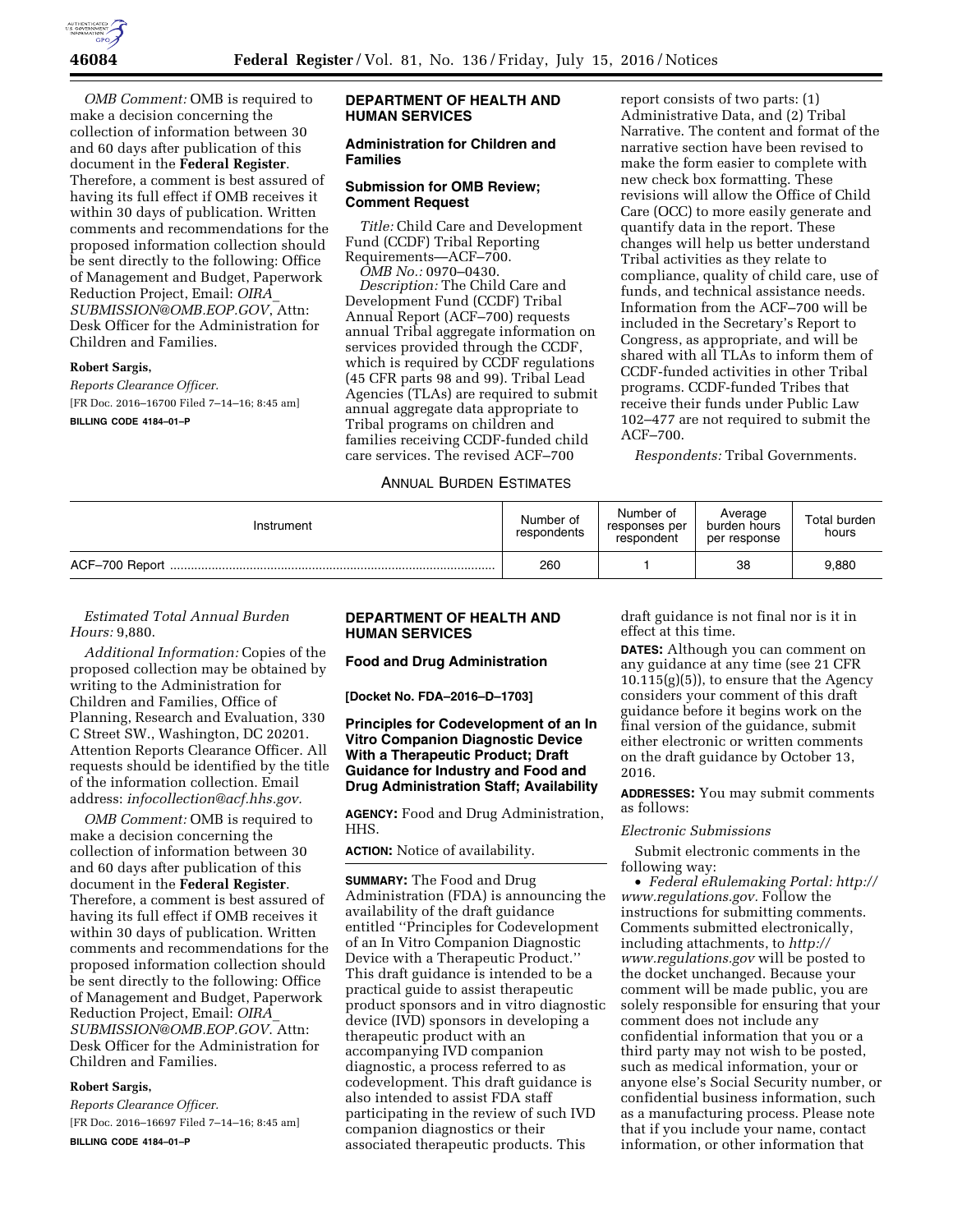identifies you in the body of your comments, that information will be posted on *[http://www.regulations.gov.](http://www.regulations.gov)* 

• If you want to submit a comment with confidential information that you do not wish to be made available to the public, submit the comment as a written/paper submission and in the manner detailed (see ''Written/Paper Submissions'' and ''Instructions'').

#### *Written/Paper Submissions*

Submit written/paper submissions as follows:

• *Mail/Hand delivery/Courier (for written/paper submissions):* Division of Dockets Management (HFA–305), Food and Drug Administration, 5630 Fishers Lane, Rm. 1061, Rockville, MD 20852.

• For written/paper comments submitted to the Division of Dockets Management, FDA will post your comment, as well as any attachments, except for information submitted, marked and identified, as confidential, if submitted as detailed in ''Instructions.''

*Instructions:* All submissions received must include the Docket No. FDA– 2016–D–1703 for ''Principles for Codevelopment of an In Vitro Companion Diagnostic Device with a Therapeutic Product; Draft Guidance for Industry and Food and Drug Administration Staff.'' Received comments will be placed in the docket and, except for those submitted as ''Confidential Submissions,'' publicly viewable at *<http://www.regulations.gov>* or at the Division of Dockets Management between 9 a.m. and 4 p.m., Monday through Friday.

• *Confidential Submissions*—To submit a comment with confidential information that you do not wish to be made publicly available, submit your comments only as a written/paper submission. You should submit two copies total. One copy will include the information you claim to be confidential with a heading or cover note that states ''THIS DOCUMENT CONTAINS CONFIDENTIAL INFORMATION.'' The Agency will review this copy, including the claimed confidential information, in its consideration of comments. The second copy, which will have the claimed confidential information redacted/blacked out, will be available for public viewing and posted on *[http://](http://www.regulations.gov)  [www.regulations.gov.](http://www.regulations.gov)* Submit both copies to the Division of Dockets Management. If you do not wish your name and contact information to be made publicly available, you can provide this information on the cover sheet and not in the body of your comments and you must identify this information as ''confidential.'' Any

information marked as ''confidential'' will not be disclosed except in accordance with 21 CFR 10.20 and other applicable disclosure law. For more information about FDA's posting of comments to public dockets, see 80 FR 56469, September 18, 2015, or access the information at: *[http://www.fda.gov/](http://www.fda.gov/regulatoryinformation/dockets/default.htm)  [regulatoryinformation/dockets/](http://www.fda.gov/regulatoryinformation/dockets/default.htm) [default.htm.](http://www.fda.gov/regulatoryinformation/dockets/default.htm)* 

*Docket:* For access to the docket to read background documents or the electronic and written/paper comments received, go to *[http://](http://www.regulations.gov) [www.regulations.gov](http://www.regulations.gov)* and insert the docket number, found in brackets in the heading of this document, into the ''Search'' box and follow the prompts and/or go to the Division of Dockets Management, 5630 Fishers Lane, Rm. 1061, Rockville, MD 20852.

An electronic copy of the draft guidance s available for download from the Internet. See the **SUPPLEMENTARY INFORMATION** section for information on electronic access to the guidance. Submit written requests for a single hard copy of the draft guidance entitled ''Principles for Codevelopment of an In Vitro Companion Diagnostic Device with a Therapeutic Product'' to the Office of the Center Director, Guidance and Policy Development, Center for Devices and Radiological Health, Food and Drug Administration, 10903 New Hampshire Ave., Bldg. 66, Rm. 5431, Silver Spring, MD 20993–0002; or the Office of Communication, Outreach, and Development, Center for Biologics Evaluation and Research, Food and Drug Administration, 10903 New Hampshire Ave., Bldg. 71, Rm. 3128, Silver Spring, MD 20993–0002; or Office of Communications, Division of Drug Information, Center for Drug Evaluation and Research, Food and Drug Administration, 10001 New Hampshire Ave., Hillandale Building, 4th Floor, Silver Spring, MD 20993–0002. Send one self-addressed adhesive label to assist that office in processing your request.

**FOR FURTHER INFORMATION CONTACT:**  Pamela Bradley, Center for Devices and Radiological Health, Food and Drug Administration, 10903 New Hampshire Ave., Bldg. 66, Silver Spring, MD 20993–0002, 240–731–3734; or Stephen Ripley, Center for Biologics Evaluation and Research, Food and Drug Administration, 10903 New Hampshire Ave., Bldg. 71, Rm. 7301, Silver Spring, MD 20993, 240–402–7911; or Christopher Leptak, Center for Drug Evaluation and Research, 10903 New Hampshire Ave., Bldg. 22, Rm. 6462, Silver Spring, MD 20993, 301–796– 0017.

#### **SUPPLEMENTARY INFORMATION:**

#### **I. Background**

This draft guidance is intended to be a practical guide to assist therapeutic product sponsors and IVD sponsors in developing a therapeutic product, with an accompanying IVD companion diagnostic, a process referred to as codevelopment. This draft guidance is also intended to assist FDA staff participating in the review of such IVD companion diagnostics or their associated therapeutic products.

This draft guidance describes general principles to guide codevelopment to support obtaining contemporaneous marketing authorization for a therapeutic product and its corresponding IVD companion diagnostic; certain regulatory requirements that sponsors should be aware of as they develop such products; considerations for planning and executing a therapeutic product clinical trial that also includes the investigation of an IVD companion diagnostic; and administrative issues in the submission process for the therapeutic product and the IVD companion diagnostic.

### **II. Significance of Guidance**

This draft guidance is being issued consistent with FDA's good guidance practices regulation (21 CFR 10.115). The draft guidance, when finalized, will represent the Agency's current thinking on ''Principles for Codevelopment of an In Vitro Companion Diagnostic Device with a Therapeutic Product.'' It does not establish any rights for any person and is not binding on FDA or the public. You can use an alternative approach if it satisfies the requirements of the applicable statutes and regulations.

#### **III. Electronic Access**

Persons interested in obtaining a copy of the draft guidance may do so by downloading an electronic copy from the Internet. A search capability for all Center for Devices and Radiological Health guidance documents is available at *[http://www.fda.gov/MedicalDevices/](http://www.fda.gov/MedicalDevices/DeviceRegulationandGuidance/GuidanceDocuments/default.htm) [DeviceRegulationandGuidance/](http://www.fda.gov/MedicalDevices/DeviceRegulationandGuidance/GuidanceDocuments/default.htm) [GuidanceDocuments/default.htm.](http://www.fda.gov/MedicalDevices/DeviceRegulationandGuidance/GuidanceDocuments/default.htm)*  Guidance documents are also available at *[http://www.fda.gov/BiologicsBlood](http://www.fda.gov/BiologicsBloodVaccines/GuidanceComplianceRegulatoryInformation/default.htm) [Vaccines/GuidanceCompliance](http://www.fda.gov/BiologicsBloodVaccines/GuidanceComplianceRegulatoryInformation/default.htm) [RegulatoryInformation/default.htm](http://www.fda.gov/BiologicsBloodVaccines/GuidanceComplianceRegulatoryInformation/default.htm)* or *[http://www.fda.gov/Drugs/Guidance](http://www.fda.gov/Drugs/GuidanceComplianceRegulatoryInformation/Guidances/default.htm) [ComplianceRegulatoryInformation/](http://www.fda.gov/Drugs/GuidanceComplianceRegulatoryInformation/Guidances/default.htm) [Guidances/default.htm](http://www.fda.gov/Drugs/GuidanceComplianceRegulatoryInformation/Guidances/default.htm)* or *[http://](http://www.regulations.gov) [www.regulations.gov.](http://www.regulations.gov)* Persons unable to download an electronic copy of ''Principles for Codevelopment of an In Vitro Companion Diagnostic Device with a Therapeutic Product'' may send an email request to *[CDRH-Guidance@](mailto:CDRH-Guidance@fda.hhs.gov)*